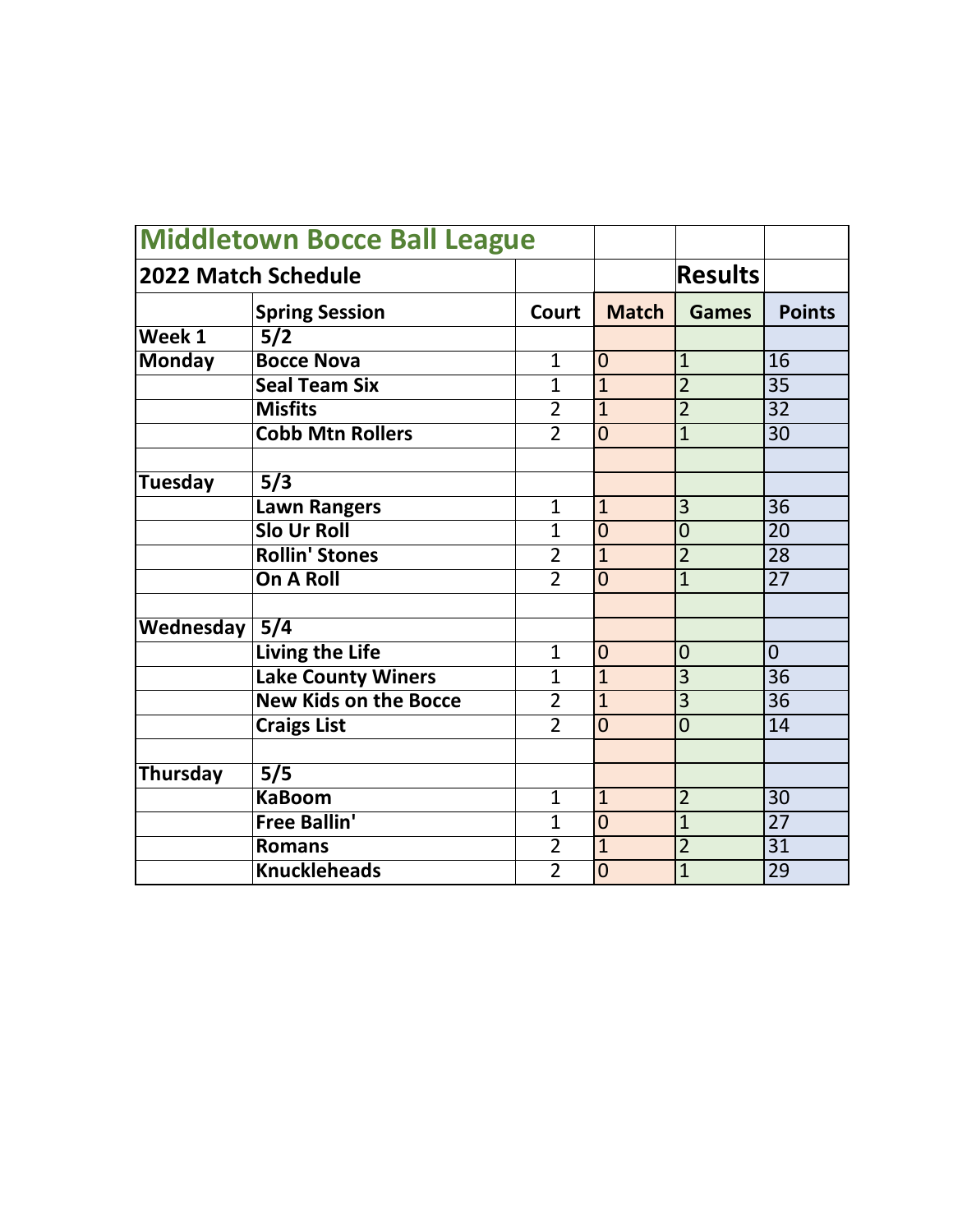| Week 2         | 5/9                          |                |                |                |                 |
|----------------|------------------------------|----------------|----------------|----------------|-----------------|
| <b>Monday</b>  | <b>Cobb Mtn Rollers</b>      | $\mathbf{1}$   | $\mathbf{1}$   | 3              | 36              |
|                | <b>Living the Life</b>       | $\overline{1}$ | $\overline{0}$ | $\overline{0}$ | $\overline{17}$ |
|                |                              | $\overline{2}$ | $\overline{1}$ | 3              | 36              |
|                | <b>Craigs List</b>           |                |                |                |                 |
|                | <b>Misfits</b>               | $\overline{2}$ | $\overline{0}$ | $\overline{0}$ | 14              |
| Tuesday        | 5/10                         |                |                |                |                 |
| Rainout        |                              |                |                |                |                 |
| Rainout        |                              |                |                |                |                 |
| Rainout        | <b>Knuckleheads</b>          | $\overline{2}$ |                |                |                 |
| Rainout        | <b>Rollin' Stones</b>        | $\overline{2}$ |                |                |                 |
|                |                              |                |                |                |                 |
| Wednesday 5/11 |                              |                |                |                |                 |
|                | <b>Lake County Winers</b>    | $\mathbf{1}$   | $\overline{0}$ | $\overline{1}$ | $\overline{21}$ |
|                | <b>Seal Team Six</b>         | $\overline{1}$ | $\overline{1}$ | $\overline{2}$ | $\overline{33}$ |
|                | <b>Romans</b>                | $\overline{2}$ | $\overline{0}$ | $\overline{1}$ | 28              |
|                | <b>New Kids on the Bocce</b> | $\overline{2}$ | $\overline{1}$ | $\overline{2}$ | $\overline{28}$ |
|                |                              |                |                |                |                 |
| Thursday       | 5/12                         |                |                |                |                 |
|                | <b>Free Ballin'</b>          | $\mathbf{1}$   | $\overline{0}$ | $\overline{0}$ | $\overline{18}$ |
|                | <b>Lawn Rangers</b>          | $\mathbf{1}$   | $\overline{1}$ | $\overline{3}$ | $\overline{36}$ |
|                | <b>On A Roll</b>             | $\overline{2}$ | $\overline{1}$ | $\overline{3}$ | $\overline{36}$ |
|                | <b>KaBoom</b>                | $\overline{2}$ | $\overline{0}$ | $\overline{0}$ | $\overline{17}$ |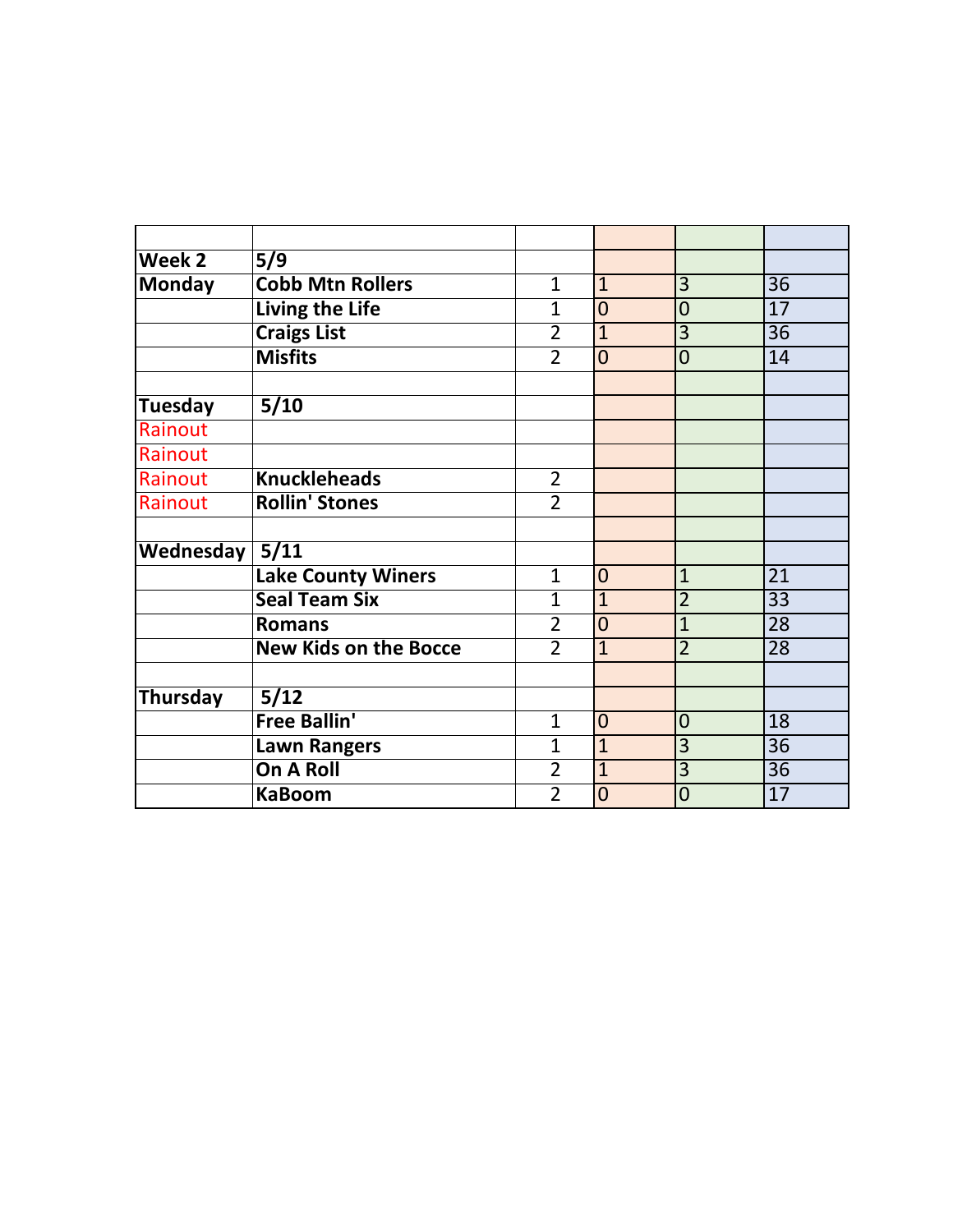| $\overline{\mathbf{3}}$ | 5/16                         |                |                |                |                 |
|-------------------------|------------------------------|----------------|----------------|----------------|-----------------|
| <b>Monday</b>           | <b>Seal Team Six</b>         | $\mathbf{1}$   | $\mathbf{1}$   | $\overline{2}$ | 34              |
|                         | <b>Cobb Mtn Rollers</b>      | $\overline{1}$ | $\overline{0}$ | $\overline{1}$ | $\overline{24}$ |
|                         | <b>Misfits</b>               | $\overline{2}$ | $\overline{0}$ | $\overline{1}$ | 23              |
|                         | <b>Romans</b>                | $\overline{2}$ | $\overline{1}$ | $\overline{2}$ | 33              |
| <b>Tuesday</b>          | 5/17                         |                |                |                |                 |
|                         | Lawn Rangers                 | $\overline{1}$ | $\mathbf{1}$   | $\overline{2}$ | 33              |
|                         | <b>On A Roll</b>             | $\overline{1}$ | $\overline{0}$ | $\mathbf{1}$   | 28              |
|                         | <b>Rollin' Stones</b>        | $\overline{2}$ | $\mathbf{1}$   | $\overline{2}$ | 28              |
|                         | <b>New Kids on the Bocce</b> | $\overline{2}$ | $\overline{0}$ | $\overline{1}$ | $\overline{31}$ |
| Wednesday               | 5/18                         |                |                |                |                 |
|                         | <b>Bocce Nova</b>            | 1              | $\mathbf{1}$   | $\overline{2}$ | $\overline{33}$ |
|                         | <b>Lake County Winers</b>    | $\overline{1}$ | $\overline{0}$ | $\overline{1}$ | $\overline{26}$ |
|                         | <b>Living the Life</b>       | $\overline{2}$ | $\overline{1}$ | $\overline{2}$ | 25              |
|                         | <b>Craigs List</b>           | $\overline{2}$ | $\overline{0}$ | $\overline{1}$ | $\overline{24}$ |
| <b>Thursday</b>         | 5/19                         |                |                |                |                 |
|                         | <b>Slo Ur Roll</b>           | $\mathbf{1}$   | $\overline{0}$ | $\overline{1}$ | 25              |
|                         | <b>Free Ballin'</b>          | $\overline{1}$ | $\overline{1}$ | $\overline{2}$ | $\overline{35}$ |
|                         | <b>KaBoom</b>                | $\overline{2}$ | $\overline{1}$ | $\overline{3}$ | $\overline{36}$ |
|                         | <b>Knuckleheads</b>          | $\overline{2}$ | $\overline{0}$ | $\overline{0}$ | $\overline{26}$ |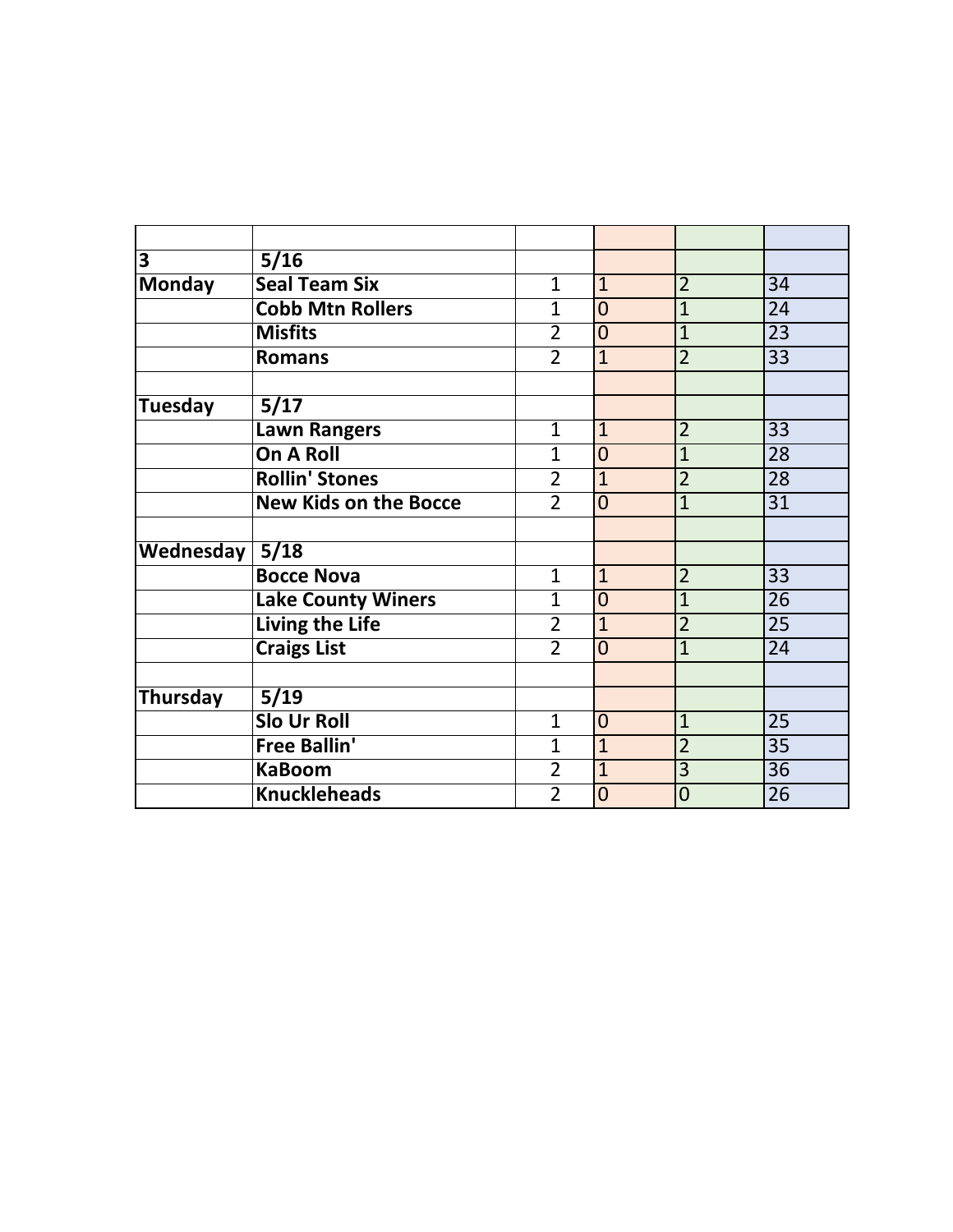| $\overline{\mathbf{4}}$ |                              |                |                |                |                 |
|-------------------------|------------------------------|----------------|----------------|----------------|-----------------|
| <b>Monday</b>           | 5/23                         |                |                |                |                 |
|                         | <b>Craigs List</b>           | $\mathbf{1}$   | $\overline{0}$ | $\mathbf{1}$   | $\overline{23}$ |
|                         | <b>Seal Team Six</b>         | $\mathbf{1}$   | $\overline{1}$ | $\overline{2}$ | $\overline{33}$ |
|                         | <b>Rollin' Stones</b>        | $\overline{2}$ | $\overline{0}$ | $\overline{0}$ | $\overline{24}$ |
|                         | <b>Misfits</b>               | $\overline{2}$ | $\overline{1}$ | $\overline{3}$ | $\overline{36}$ |
|                         |                              |                |                |                |                 |
| <b>Tuesday</b>          | 5/24                         |                |                |                |                 |
|                         | <b>Free Ballin'</b>          | $\mathbf{1}$   | $\mathbf{1}$   | $\overline{2}$ | 26              |
|                         | <b>Bocce Nova</b>            | $\mathbf{1}$   | $\overline{0}$ | $\mathbf{1}$   | $\overline{27}$ |
|                         | <b>Knuckleheads</b>          | $\overline{2}$ | $\mathbf{1}$   | $\overline{2}$ | 29              |
|                         | <b>Lawn Rangers</b>          | $\overline{2}$ | $\overline{0}$ | $\mathbf{1}$   | $\overline{27}$ |
| Wednesday 5/25          |                              |                |                |                |                 |
|                         | <b>Cobb Mtn Rollers</b>      | $\mathbf{1}$   | $\mathbf{1}$   | $\overline{2}$ | $\overline{34}$ |
|                         |                              |                |                |                |                 |
|                         | <b>Lake County Winers</b>    | $\mathbf{1}$   | $\overline{0}$ | $\overline{1}$ | 29              |
|                         | <b>Romans</b>                | $\overline{2}$ | $\overline{1}$ | $\overline{3}$ | $\overline{36}$ |
|                         | <b>Living the Life</b>       | $\overline{2}$ | $\overline{0}$ | $\overline{0}$ | 18              |
|                         |                              |                |                |                |                 |
| <b>Thursday</b>         | $\frac{1}{5}{26}$            |                |                |                |                 |
|                         | <b>On A Roll</b>             | $\mathbf{1}$   | $\mathbf{1}$   | $\overline{3}$ | $\overline{36}$ |
|                         | <b>Slo Ur Roll</b>           | $\mathbf{1}$   | $\overline{0}$ | $\overline{0}$ | $\overline{24}$ |
|                         | <b>New Kids on the Bocce</b> | $\overline{2}$ | $\overline{1}$ | $\overline{3}$ | $\overline{36}$ |
|                         | <b>KaBoom</b>                | $\overline{2}$ | $\overline{0}$ | $\overline{0}$ | 11              |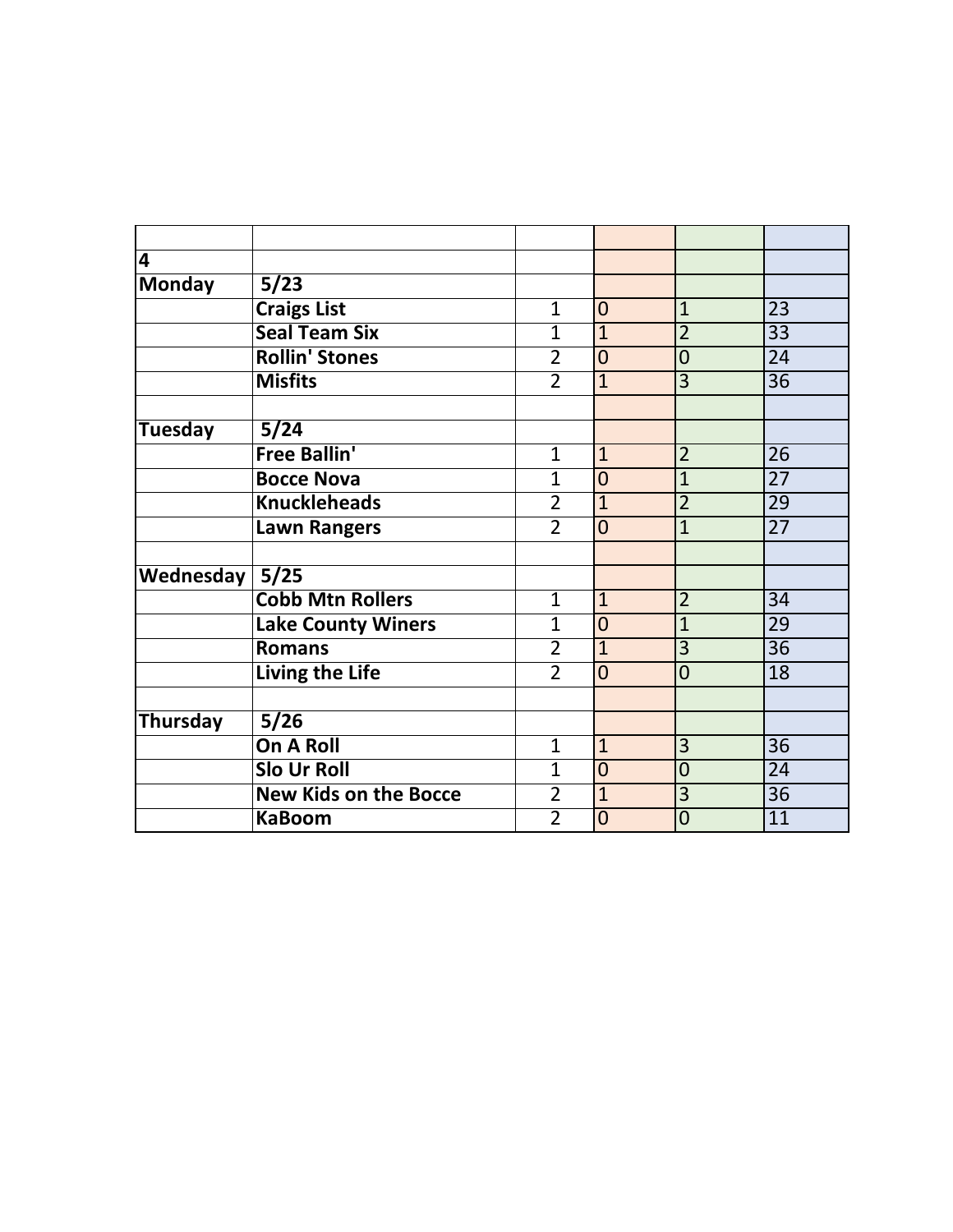| $\overline{\mathbf{5}}$ | 5/30                         |                |                |                |                 |
|-------------------------|------------------------------|----------------|----------------|----------------|-----------------|
| <b>Monday</b>           | <b>Bocce Nova</b>            | $\mathbf{1}$   | $\overline{0}$ | $\mathbf{1}$   | 16              |
|                         | <b>Cobb Mtn Rollers</b>      | $\mathbf{1}$   | $\overline{1}$ | $\overline{2}$ | $\overline{31}$ |
|                         | <b>Seal Team Six</b>         | $\overline{2}$ | $\mathbf{1}$   | $\overline{2}$ | 34              |
|                         | <b>Romans</b>                | $\overline{2}$ | $\overline{0}$ | $\overline{1}$ | $\overline{22}$ |
| Tuesday                 | 5/31                         |                |                |                |                 |
|                         | <b>Free Ballin'</b>          | $\mathbf{1}$   | $\overline{0}$ | $\overline{0}$ | 12              |
|                         | On A Roll                    | $\overline{1}$ | $\overline{1}$ | 3              | 36              |
|                         | <b>Lawn Rangers</b>          | $\overline{2}$ | $\overline{0}$ | $\overline{0}$ | $\overline{27}$ |
|                         | <b>New Kids on the Bocce</b> | $\overline{2}$ | $\mathbf{1}$   | $\overline{3}$ | 36              |
| Wednesday $6/1$         |                              |                |                |                |                 |
|                         | <b>Lake County Winers</b>    | $\mathbf{1}$   | $\overline{0}$ | $\overline{1}$ | 22              |
|                         | <b>Craigs List</b>           | $\overline{1}$ | $\overline{1}$ | $\overline{2}$ | $\overline{33}$ |
|                         | <b>Living the Life</b>       | $\overline{2}$ | $\overline{0}$ | $\overline{0}$ | $\overline{0}$  |
|                         | <b>Rollin' Stones</b>        | $\overline{2}$ | $\overline{1}$ | $\overline{3}$ | $\overline{36}$ |
| Thursday                | 6/2                          |                |                |                |                 |
|                         | <b>Slo Ur Roll</b>           | $\mathbf{1}$   | $\overline{0}$ | $\mathbf{1}$   | $\overline{27}$ |
|                         | <b>Knuckleheads</b>          | $\mathbf{1}$   | $\overline{1}$ | $\overline{2}$ | $\overline{28}$ |
|                         | <b>KaBoom</b>                | $\overline{2}$ | $\overline{1}$ | $\overline{3}$ | $\overline{36}$ |
|                         | <b>Misfits</b>               | $\overline{2}$ | $\overline{0}$ | $\overline{0}$ | $\overline{17}$ |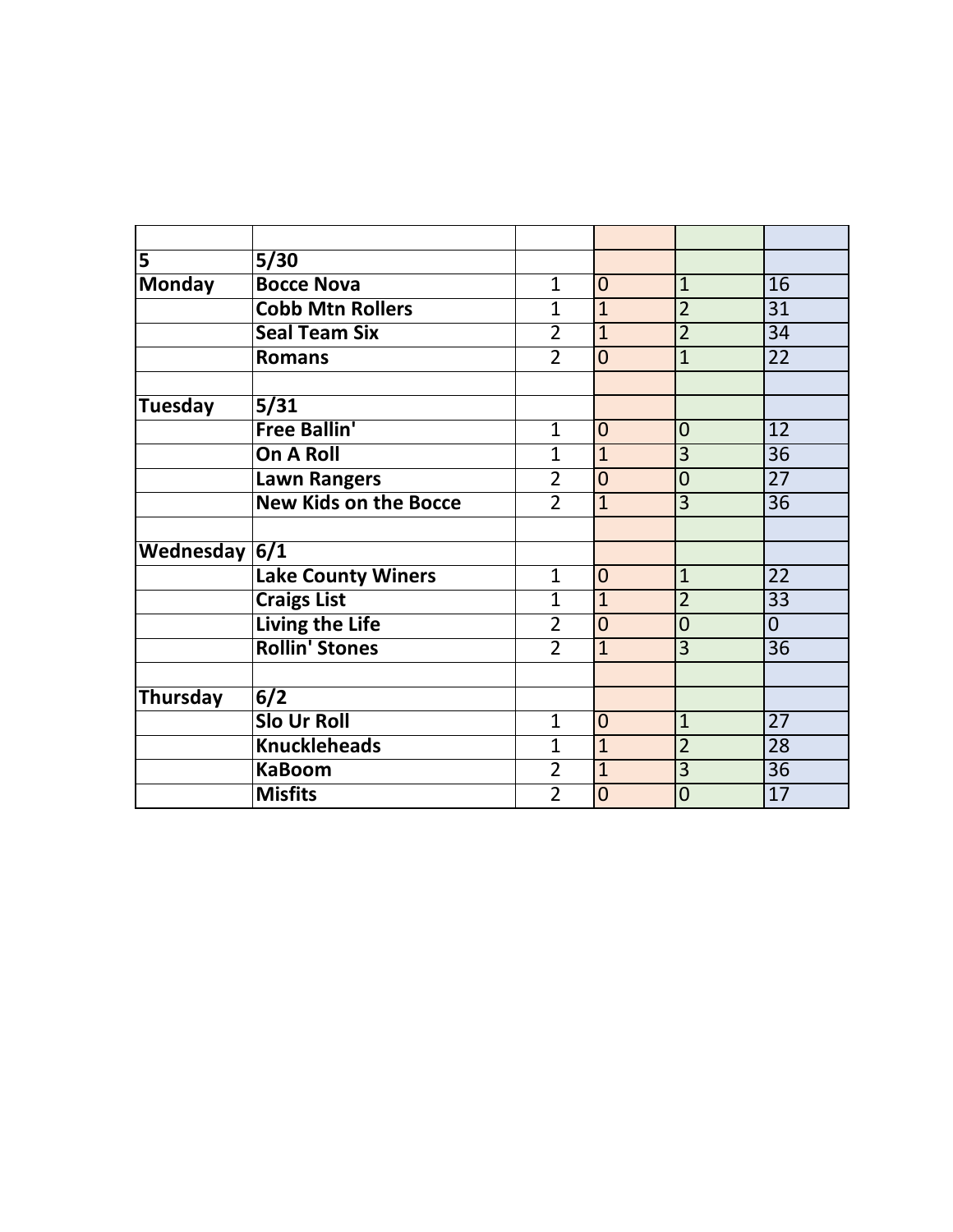| $\overline{6}$  | 6/6                          |                |                |                |                 |
|-----------------|------------------------------|----------------|----------------|----------------|-----------------|
| <b>Monday</b>   | <b>On A Roll</b>             | $\mathbf{1}$   | $\mathbf{1}$   | 3              | $\overline{36}$ |
|                 | <b>Bocce Nova</b>            | $\mathbf{1}$   | $\overline{0}$ | $\overline{0}$ | 25              |
|                 | <b>Lake County Winers</b>    | $\overline{2}$ | $\overline{0}$ | $\overline{0}$ | 14              |
|                 | <b>Romans</b>                | $\overline{2}$ | $\overline{1}$ | 3              | 36              |
|                 |                              |                |                |                |                 |
| Tuesday         | 6/7                          |                |                |                |                 |
|                 | <b>Craigs List</b>           | $\mathbf{1}$   | $\overline{0}$ | $\mathbf{1}$   | $\overline{26}$ |
|                 | <b>Cobb Mtn Rollers</b>      | $\mathbf{1}$   | $\overline{1}$ | $\overline{2}$ | $\overline{27}$ |
|                 | <b>Seal Team Six</b>         | $\overline{2}$ | $\overline{1}$ | $\overline{3}$ | $\overline{36}$ |
|                 | <b>Rollin' Stones</b>        | $\overline{2}$ | $\overline{0}$ | $\overline{0}$ | 24              |
|                 |                              |                |                |                |                 |
| Wednesday $6/8$ |                              |                |                |                |                 |
|                 | <b>Knuckleheads</b>          | $\overline{1}$ | $\mathbf{1}$   | 3              | $\overline{36}$ |
|                 | <b>Free Ballin'</b>          | $\overline{1}$ | $\overline{0}$ | $\overline{0}$ | $\overline{17}$ |
|                 | <b>Misfits</b>               | $\overline{2}$ | $\overline{0}$ | $\overline{1}$ | $\overline{20}$ |
|                 | <b>Lawn Rangers</b>          | $\overline{2}$ | $\overline{1}$ | $\overline{2}$ | 34              |
|                 |                              |                |                |                |                 |
| Thursday        | 6/9                          |                |                |                |                 |
|                 | <b>New Kids on the Bocce</b> | $\mathbf{1}$   | $\mathbf{1}$   | $\overline{2}$ | $\overline{30}$ |
|                 | <b>Slo Ur Roll</b>           | $\mathbf{1}$   | $\overline{0}$ | $\overline{1}$ | 24              |
|                 | <b>KaBoom</b>                | $\overline{2}$ | $\overline{0}$ | $\overline{1}$ | 25              |
|                 |                              |                |                |                |                 |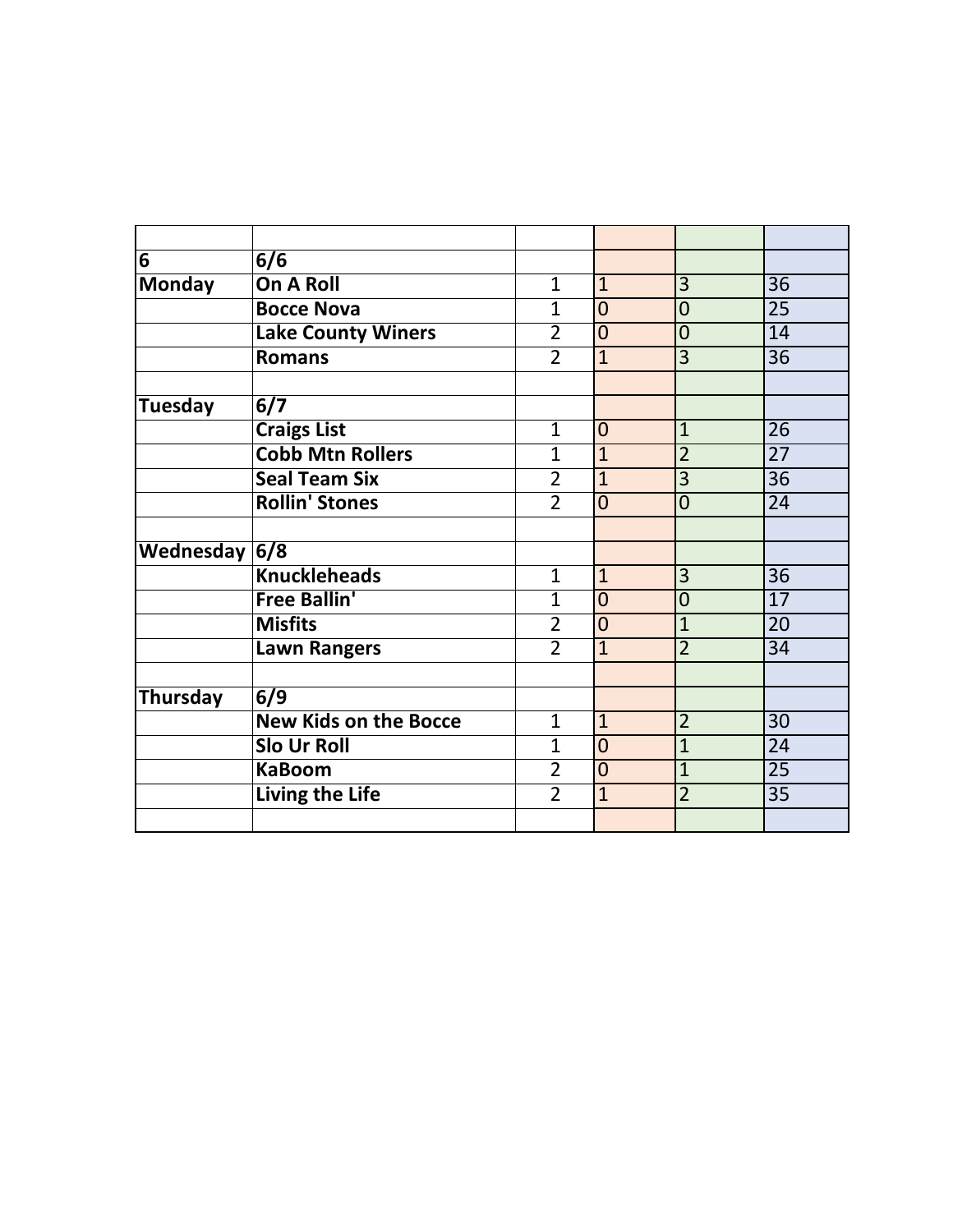| <b>Sunday</b>           | 6/12                         |                |                |                |                 |
|-------------------------|------------------------------|----------------|----------------|----------------|-----------------|
|                         | <b>Bocce Nova</b>            | $\mathbf 1$    | $\mathbf{1}$   | $\overline{2}$ | 28              |
|                         | <b>Slo Ur Roll</b>           | $\overline{1}$ | $\overline{0}$ | $\overline{1}$ | $\overline{25}$ |
|                         |                              |                |                |                |                 |
| $\overline{\mathbf{z}}$ | 6/13                         |                |                |                |                 |
| <b>Monday</b>           | <b>Bocce Nova</b>            | 1              | $\mathbf 0$    | $\mathbf 0$    | $\overline{32}$ |
|                         | <b>Craigs List</b>           | $\overline{1}$ | $\overline{1}$ | $\overline{3}$ | $\overline{36}$ |
|                         | <b>Lake County Winers</b>    | $\overline{2}$ | $\overline{1}$ | $\overline{2}$ | 29              |
|                         | <b>Rollin' Stones</b>        | $\overline{2}$ | $\overline{0}$ | $\overline{1}$ | $\overline{22}$ |
|                         |                              |                |                |                |                 |
| <b>Tuesday</b>          | $\sqrt{6/14}$                |                |                |                |                 |
|                         | <b>On A Roll</b>             | $\mathbf{1}$   | $\mathbf 0$    | $\overline{1}$ | $\overline{26}$ |
|                         | <b>Knuckleheads</b>          | $\overline{1}$ | $\overline{1}$ | $\overline{2}$ | $\overline{33}$ |
|                         | <b>Slo Ur Roll</b>           | $\overline{2}$ | $\overline{0}$ | $\overline{1}$ | $\overline{25}$ |
|                         | <b>Misfits</b>               | $\overline{2}$ | $\overline{1}$ | $\overline{2}$ | $\overline{30}$ |
|                         |                              |                |                |                |                 |
| Wednesday 6/15          |                              |                |                |                |                 |
|                         | <b>Cobb Mtn Rollers</b>      | $\mathbf{1}$   | $\overline{1}$ | $\overline{2}$ | $\overline{30}$ |
|                         | <b>Romans</b>                | $\overline{1}$ | $\overline{0}$ | $\overline{1}$ | 29              |
|                         | <b>Seal Team Six</b>         | $\overline{2}$ | $\overline{1}$ | $\overline{2}$ | $\overline{33}$ |
|                         | <b>KaBoom</b>                | $\overline{2}$ | $\overline{0}$ | $\overline{1}$ | $\overline{26}$ |
|                         |                              |                |                |                |                 |
| Thursday                | 6/16                         |                |                |                |                 |
|                         | <b>Free Ballin'</b>          | $\overline{1}$ | $\overline{0}$ | $\overline{1}$ | $\overline{28}$ |
|                         | <b>New Kids on the Bocce</b> | $\overline{1}$ | $\overline{1}$ | $\overline{2}$ | $\overline{30}$ |
|                         | Lawn Rangers                 | $\overline{2}$ | $\overline{1}$ | $\overline{3}$ | $\overline{36}$ |
|                         | <b>Living the Life</b>       | $\overline{2}$ | $\overline{0}$ | $\overline{0}$ | $\overline{27}$ |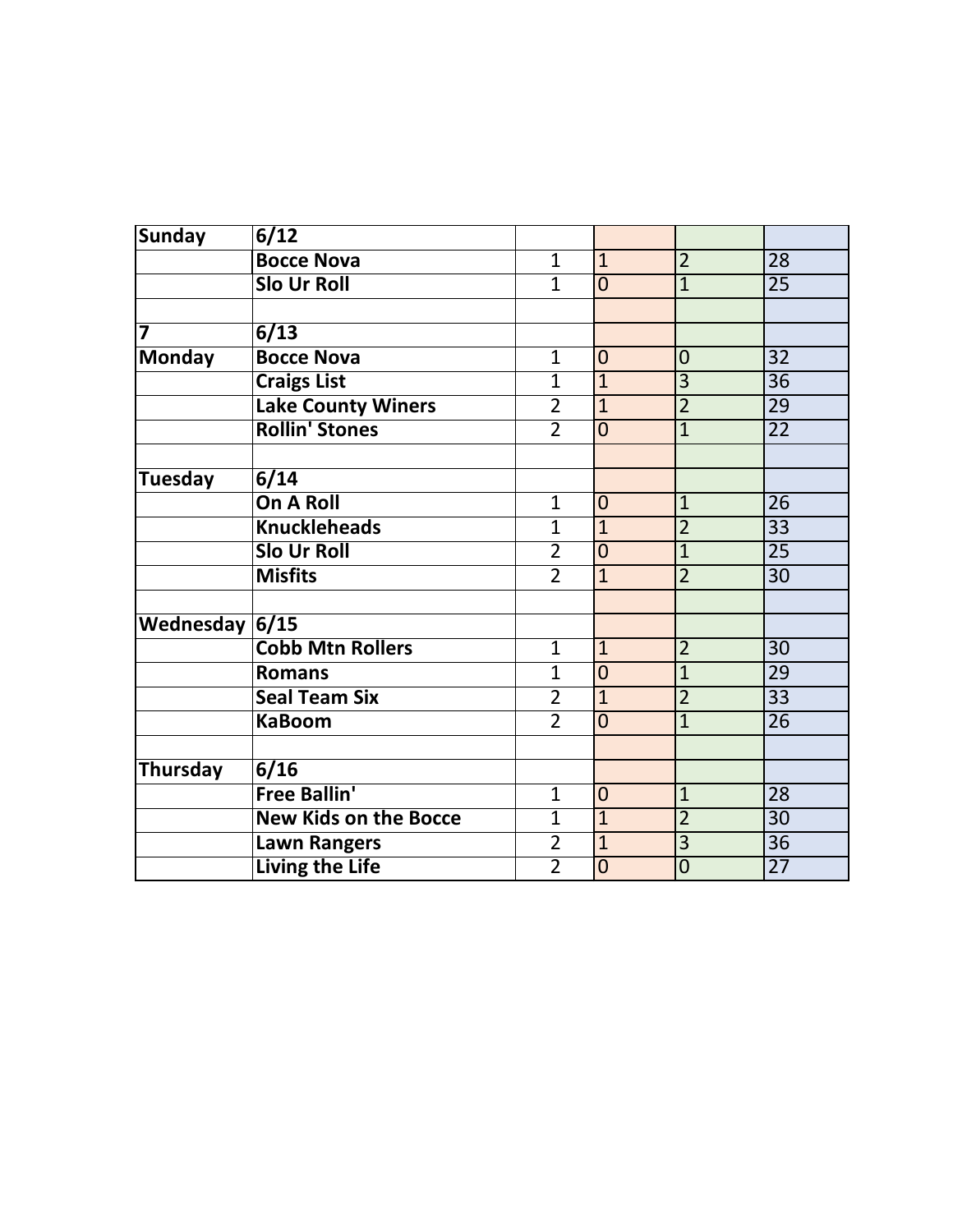| 8                | 6/20                         |                |  |  |
|------------------|------------------------------|----------------|--|--|
| <b>Monday</b>    | <b>Knuckleheads</b>          | $\mathbf 1$    |  |  |
|                  | <b>Bocce Nova</b>            | $\overline{1}$ |  |  |
|                  | <b>Misfits</b>               | $\overline{2}$ |  |  |
|                  | <b>Free Ballin'</b>          | $\overline{2}$ |  |  |
|                  |                              |                |  |  |
| <b>Tuesday</b>   | $\sqrt{6/21}$                |                |  |  |
|                  | <b>Romans</b>                | $\mathbf 1$    |  |  |
|                  | <b>Craigs List</b>           | $\overline{1}$ |  |  |
|                  | <b>KaBoom</b>                | $\overline{2}$ |  |  |
|                  | <b>Lake County Winers</b>    | $\overline{2}$ |  |  |
|                  |                              |                |  |  |
| Wednesday $6/22$ |                              |                |  |  |
|                  | <b>New Kids on the Bocce</b> | $\mathbf{1}$   |  |  |
|                  | <b>On A Roll</b>             | $\overline{1}$ |  |  |
|                  | <b>Living the Life</b>       | $\overline{2}$ |  |  |
|                  | <b>Slo Ur Roll</b>           | $\overline{2}$ |  |  |
|                  |                              |                |  |  |
| <b>Thursday</b>  | 6/23                         |                |  |  |
|                  | <b>Rollin' Stones</b>        | $\mathbf{1}$   |  |  |
|                  | <b>Cobb Mtn Rollers</b>      | $\overline{1}$ |  |  |
|                  | <b>Lawn Rangers</b>          | $\overline{2}$ |  |  |
|                  | <b>Seal Team Six</b>         | $\overline{2}$ |  |  |
|                  |                              |                |  |  |
| Saturday         | $\overline{7/9}$             |                |  |  |
|                  | <b>Knuckleheads</b>          | $\mathbf{1}$   |  |  |
|                  | <b>Rollin' Stones</b>        | $\overline{1}$ |  |  |
|                  |                              |                |  |  |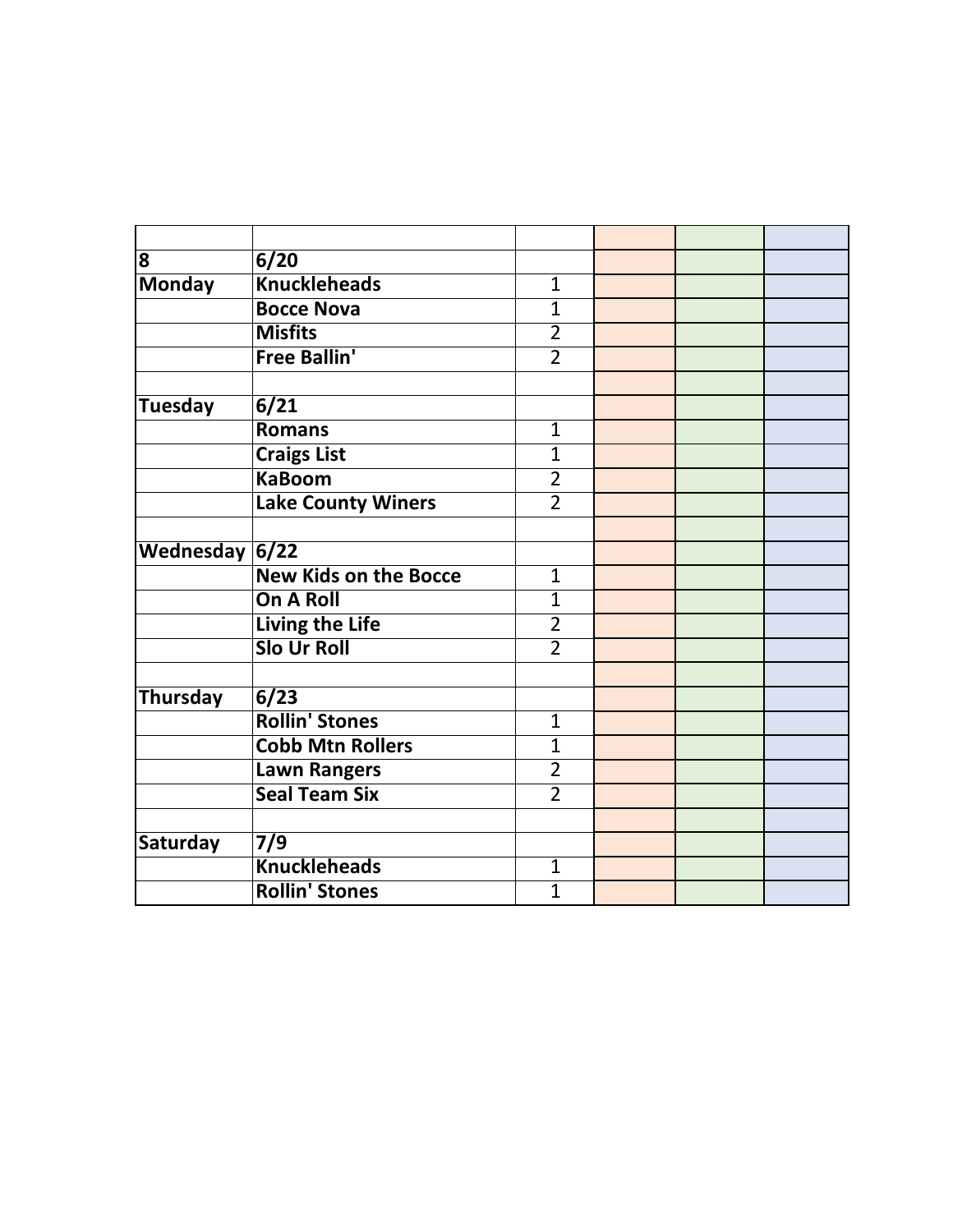| <b>Fall Session</b> |                              |                |  |  |
|---------------------|------------------------------|----------------|--|--|
|                     |                              | Court 1        |  |  |
| ٥                   | 8/22                         |                |  |  |
| <b>Monday</b>       | <b>Free Ballin'</b>          | $\mathbf{1}$   |  |  |
|                     | <b>Living the Life</b>       | $\mathbf{1}$   |  |  |
|                     | <b>Cobb Mtn Rollers</b>      | $\overline{2}$ |  |  |
|                     | <b>KaBoom</b>                | $\overline{2}$ |  |  |
|                     |                              |                |  |  |
| <b>Tuesday</b>      | 8/23                         |                |  |  |
|                     | <b>Craigs List</b>           | $\mathbf{1}$   |  |  |
|                     | <b>Rollin' Stones</b>        | $\mathbf{1}$   |  |  |
|                     | <b>Bocce Nova</b>            | $\overline{2}$ |  |  |
|                     | <b>Romans</b>                | $\overline{2}$ |  |  |
|                     |                              |                |  |  |
| Wednesday 8/24      |                              |                |  |  |
|                     | <b>Knuckleheads</b>          | $\mathbf{1}$   |  |  |
|                     | <b>New Kids on the Bocce</b> | $\overline{1}$ |  |  |
|                     | <b>Lake County Winers</b>    | $\overline{2}$ |  |  |
|                     | <b>Lawn Rangers</b>          | $\overline{2}$ |  |  |
|                     |                              |                |  |  |
| Thursday            | 8/25                         |                |  |  |
|                     | <b>On A Roll</b>             | $\mathbf{1}$   |  |  |
|                     | <b>Misfits</b>               | $\overline{1}$ |  |  |
|                     | <b>Slo Ur Roll</b>           | $\overline{2}$ |  |  |
|                     | <b>Seal Team Six</b>         | $\overline{2}$ |  |  |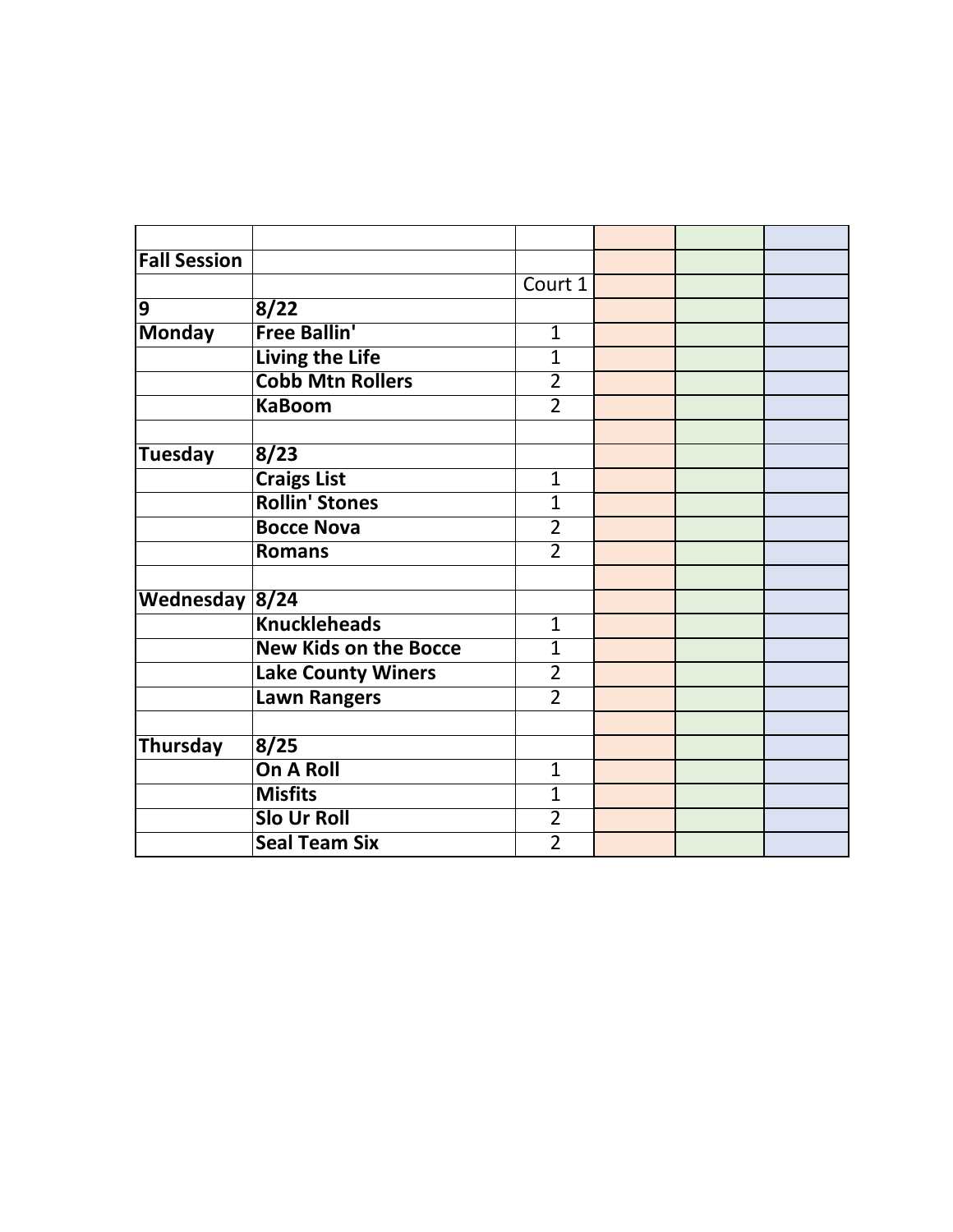| 10               | 8/29                         |                |  |  |
|------------------|------------------------------|----------------|--|--|
| <b>Monday</b>    | <b>Misfits</b>               | $\mathbf{1}$   |  |  |
|                  | <b>Knuckleheads</b>          | $\overline{1}$ |  |  |
|                  | <b>Living the Life</b>       | $\overline{2}$ |  |  |
|                  | <b>On A Roll</b>             | $\overline{2}$ |  |  |
|                  |                              |                |  |  |
| <b>Tuesday</b>   | 8/30                         |                |  |  |
|                  | <b>Rollin' Stones</b>        | $\mathbf{1}$   |  |  |
|                  | <b>Romans</b>                | 1              |  |  |
|                  | <b>Craigs List</b>           | $\overline{2}$ |  |  |
|                  | <b>KaBoom</b>                | $\overline{2}$ |  |  |
|                  |                              |                |  |  |
| Wednesday $8/31$ |                              |                |  |  |
|                  | <b>New Kids on the Bocce</b> | $\mathbf{1}$   |  |  |
|                  | <b>Bocce Nova</b>            | 1              |  |  |
|                  | <b>Seal Team Six</b>         | $\overline{2}$ |  |  |
|                  | <b>Free Ballin'</b>          | $\overline{2}$ |  |  |
|                  |                              |                |  |  |
| <b>Thursday</b>  | 9/1                          |                |  |  |
|                  | <b>Cobb Mtn Rollers</b>      | $\mathbf{1}$   |  |  |
|                  | <b>Lawn Rangers</b>          | $\mathbf{1}$   |  |  |
|                  | Slo Ur Roll                  | $\overline{2}$ |  |  |
|                  | <b>Lake County Winers</b>    | $\overline{2}$ |  |  |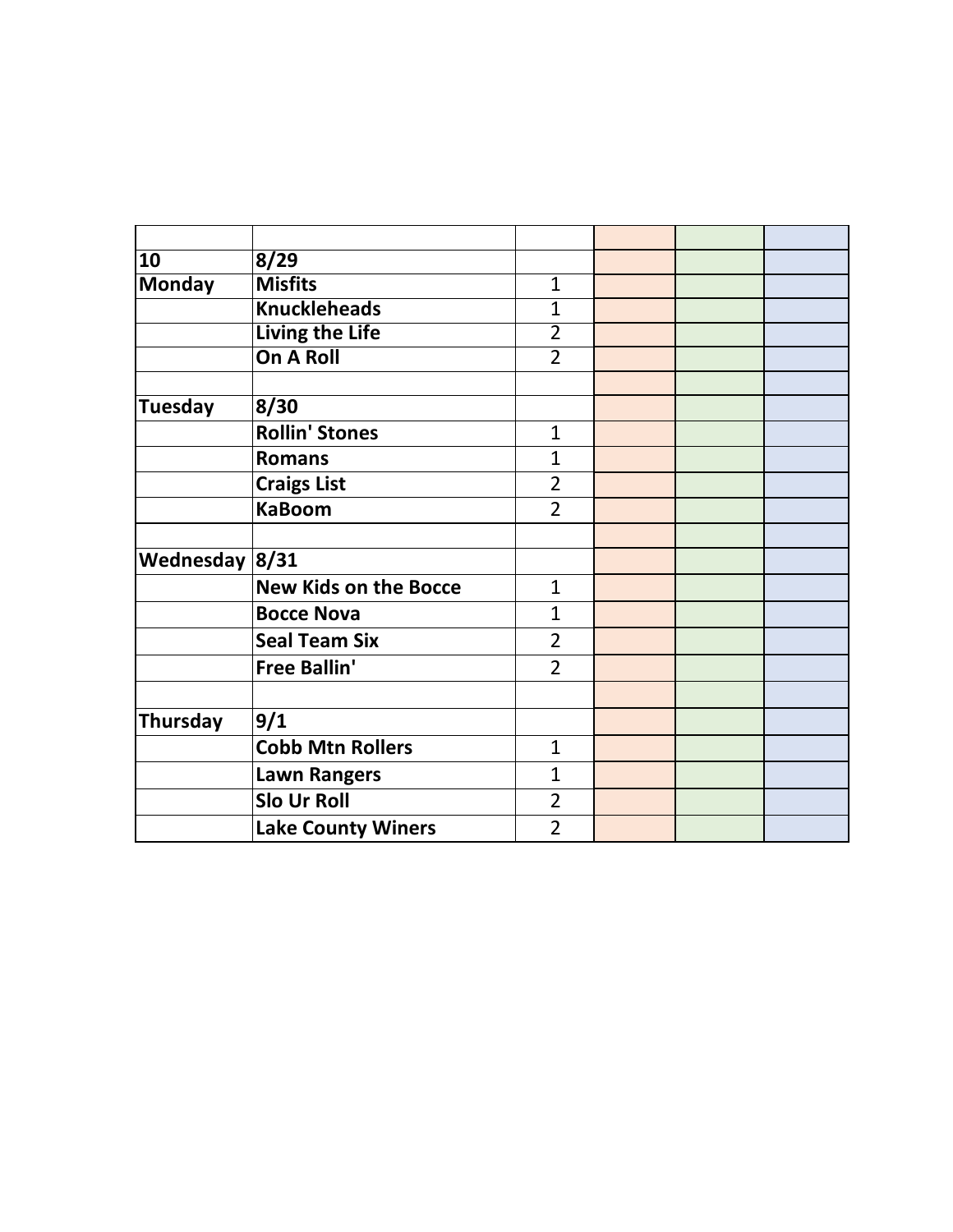| 11              | 9/5                          |                |  |  |
|-----------------|------------------------------|----------------|--|--|
| <b>Monday</b>   | <b>Knuckleheads</b>          | $\mathbf{1}$   |  |  |
|                 | Living the Life              | $\overline{1}$ |  |  |
|                 | On A Roll                    | $\overline{2}$ |  |  |
|                 | <b>Seal Team Six</b>         | $\overline{2}$ |  |  |
|                 |                              |                |  |  |
| <b>Tuesday</b>  | 9/6                          |                |  |  |
|                 | <b>New Kids on the Bocce</b> | $\overline{1}$ |  |  |
|                 | <b>Misfits</b>               | $\overline{1}$ |  |  |
|                 | <b>Craigs List</b>           | $\overline{2}$ |  |  |
|                 | <b>Lawn Rangers</b>          | $\overline{2}$ |  |  |
|                 |                              |                |  |  |
| Wednesday $9/7$ |                              |                |  |  |
|                 | <b>Romans</b>                | $\mathbf{1}$   |  |  |
|                 | <b>KaBoom</b>                | $\overline{1}$ |  |  |
|                 | <b>Cobb Mtn Rollers</b>      | $\overline{2}$ |  |  |
|                 | Slo Ur Roll                  | $\overline{2}$ |  |  |
|                 |                              |                |  |  |
| Thursday        | 9/8                          |                |  |  |
|                 | <b>Bocce Nova</b>            | $\overline{1}$ |  |  |
|                 | <b>Rollin' Stones</b>        | $\overline{1}$ |  |  |
|                 | <b>Free Ballin'</b>          | $\overline{2}$ |  |  |
|                 | <b>Lake County Winers</b>    | $\overline{2}$ |  |  |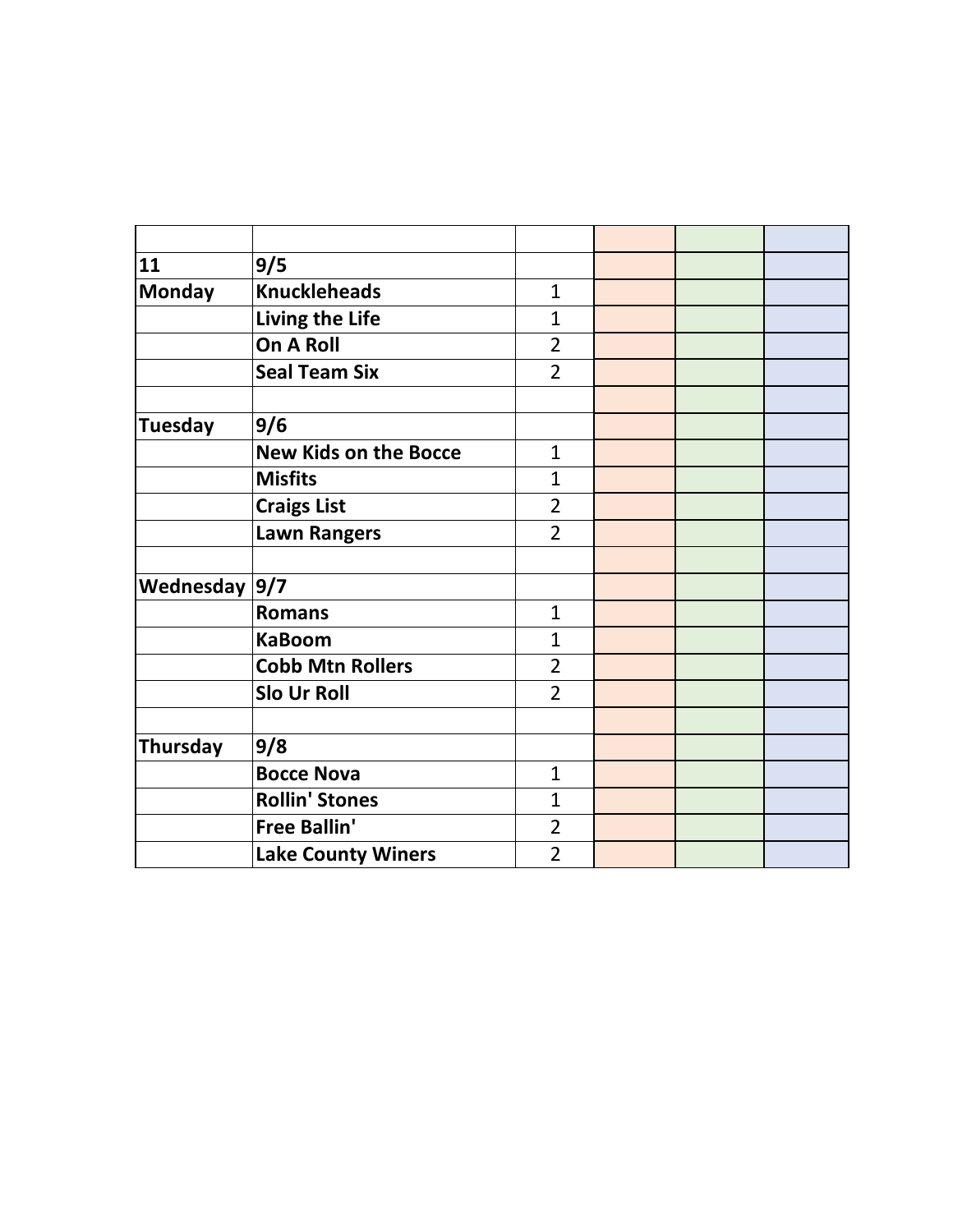| 12             | 9/12                         |                |  |  |
|----------------|------------------------------|----------------|--|--|
| <b>Monday</b>  | <b>Misfits</b>               | $\mathbf{1}$   |  |  |
|                | <b>Bocce Nova</b>            | 1              |  |  |
|                | <b>Seal Team Six</b>         | 2              |  |  |
|                | <b>Knuckleheads</b>          | $\overline{2}$ |  |  |
|                |                              |                |  |  |
| Tuesday        | 9/13                         |                |  |  |
|                | <b>Living the Life</b>       | $\mathbf{1}$   |  |  |
|                | <b>New Kids on the Bocce</b> | $\overline{1}$ |  |  |
|                | <b>Slo Ur Roll</b>           | $\overline{2}$ |  |  |
|                | <b>Craigs List</b>           | $\overline{2}$ |  |  |
|                |                              |                |  |  |
| Wednesday 9/14 |                              |                |  |  |
|                | <b>KaBoom</b>                | $\mathbf{1}$   |  |  |
|                | <b>Rollin' Stones</b>        | $\overline{1}$ |  |  |
|                | <b>Lake County Winers</b>    | $\overline{2}$ |  |  |
|                | <b>On A Roll</b>             | $\overline{2}$ |  |  |
|                |                              |                |  |  |
| Thursday       | 9/15                         |                |  |  |
|                | <b>Lawn Rangers</b>          | $\overline{1}$ |  |  |
|                | <b>Romans</b>                | $\mathbf{1}$   |  |  |
|                | <b>Free Ballin'</b>          | $\overline{2}$ |  |  |
|                | <b>Cobb Mtn Rollers</b>      | $\overline{2}$ |  |  |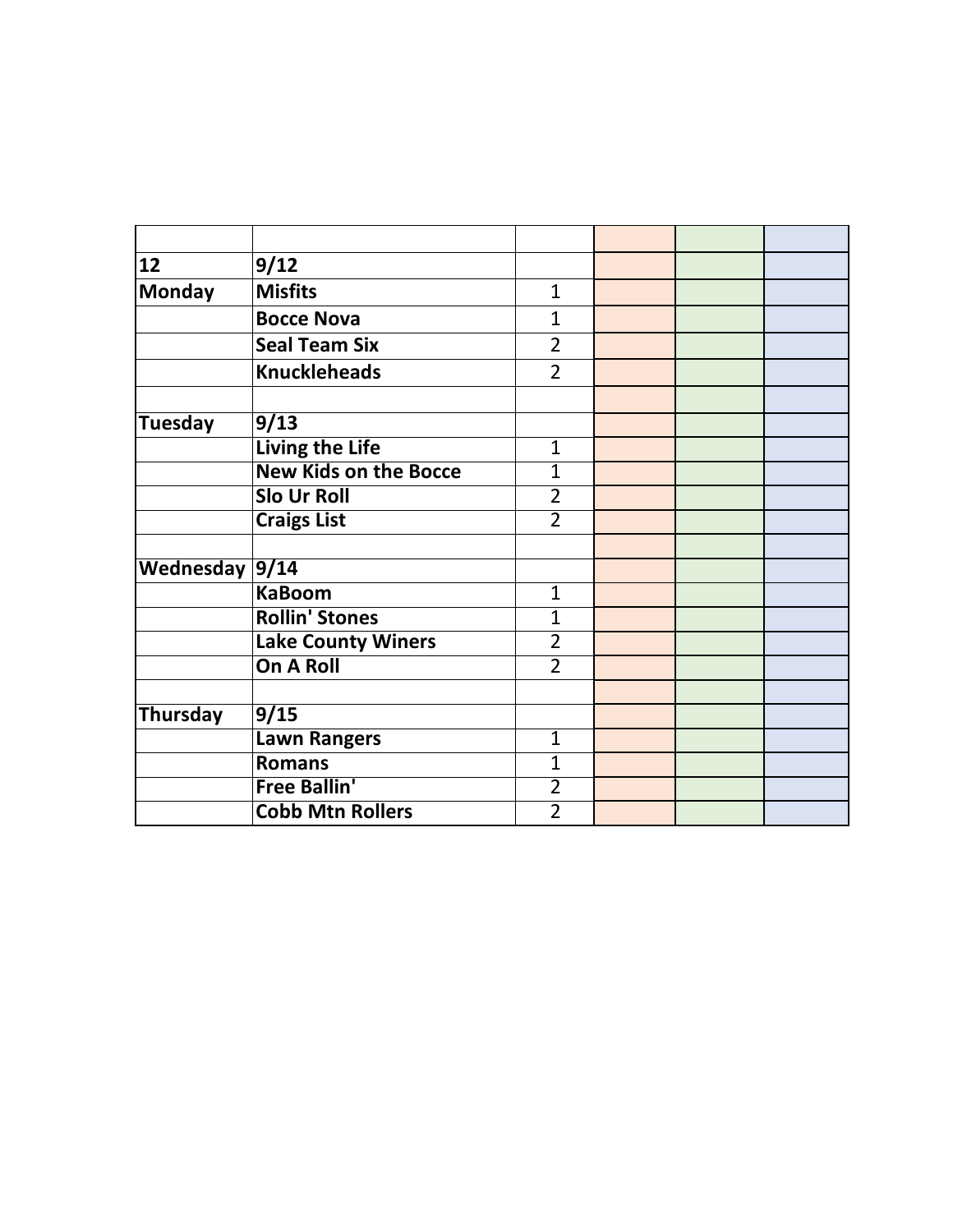| 13             | 9/19                         |                |  |  |
|----------------|------------------------------|----------------|--|--|
| <b>Monday</b>  | <b>Bocce Nova</b>            | $\mathbf{1}$   |  |  |
|                | <b>KaBoom</b>                | $\overline{1}$ |  |  |
|                | <b>Romans</b>                | $\overline{2}$ |  |  |
|                | <b>Slo Ur Roll</b>           | $\overline{2}$ |  |  |
|                |                              |                |  |  |
| Tuesday        | 9/20                         |                |  |  |
|                | <b>Misfits</b>               | 1              |  |  |
|                | Living the Life              | $\overline{1}$ |  |  |
|                | <b>Knuckleheads</b>          | $\overline{2}$ |  |  |
|                | <b>Lake County Winers</b>    | $\overline{2}$ |  |  |
|                |                              |                |  |  |
| Wednesday 9/21 |                              |                |  |  |
|                | <b>Rollin' Stones</b>        | 1              |  |  |
|                | <b>Lawn Rangers</b>          | $\overline{1}$ |  |  |
|                | <b>Craigs List</b>           | $\overline{2}$ |  |  |
|                | <b>Free Ballin'</b>          | $\overline{2}$ |  |  |
|                |                              |                |  |  |
| Thursday       | 9/22                         |                |  |  |
|                | <b>New Kids on the Bocce</b> | 1              |  |  |
|                | <b>Seal Team Six</b>         | 1              |  |  |
|                | On A Roll                    | $\overline{2}$ |  |  |
|                | <b>Cobb Mtn Rollers</b>      | $\overline{2}$ |  |  |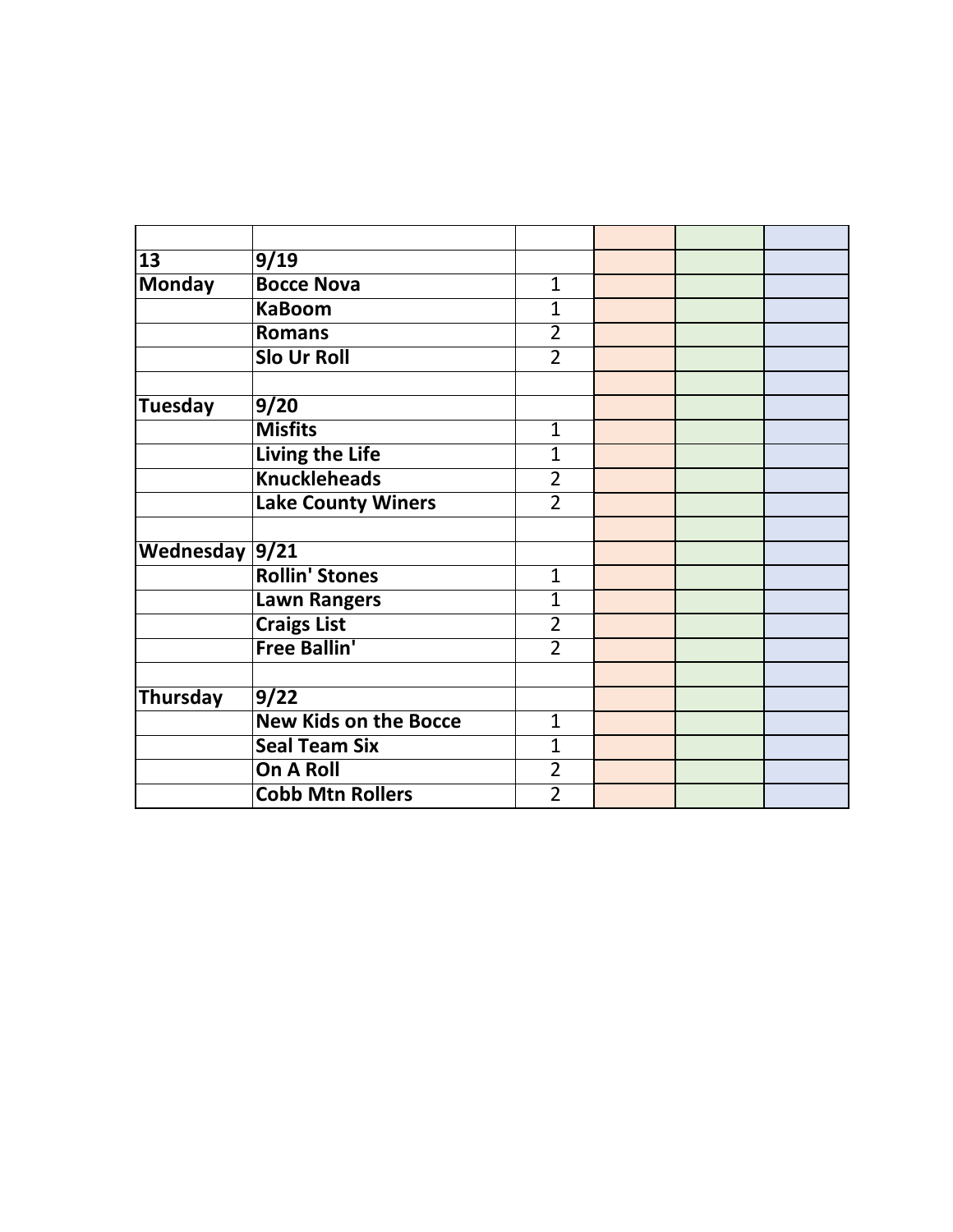| 14             | 9/26                         |                |  |  |
|----------------|------------------------------|----------------|--|--|
| <b>Monday</b>  | <b>Living the Life</b>       | $\mathbf{1}$   |  |  |
|                | <b>Bocce Nova</b>            | 1              |  |  |
|                | <b>Lake County Winers</b>    | $\overline{2}$ |  |  |
|                | <b>New Kids on the Bocce</b> | $\overline{2}$ |  |  |
|                |                              |                |  |  |
| Tuesday        | 9/27                         |                |  |  |
|                | Lawn Rangers                 | 1              |  |  |
|                | <b>KaBoom</b>                | $\overline{1}$ |  |  |
|                | <b>Romans</b>                | 2              |  |  |
|                | <b>Free Ballin'</b>          | $\overline{2}$ |  |  |
|                |                              |                |  |  |
| Wednesday 9/28 |                              |                |  |  |
|                | <b>Seal Team Six</b>         | 1              |  |  |
|                | <b>Misfits</b>               | $\overline{1}$ |  |  |
|                | <b>Cobb Mtn Rollers</b>      | $\overline{2}$ |  |  |
|                | <b>Knuckleheads</b>          | $\overline{2}$ |  |  |
|                |                              |                |  |  |
| Thursday       | 9/29                         |                |  |  |
|                | <b>Rollin' Stones</b>        | 1              |  |  |
|                | <b>Slo Ur Roll</b>           | 1              |  |  |
|                | On A Roll                    | $\overline{2}$ |  |  |
|                | <b>Craigs List</b>           | $\overline{2}$ |  |  |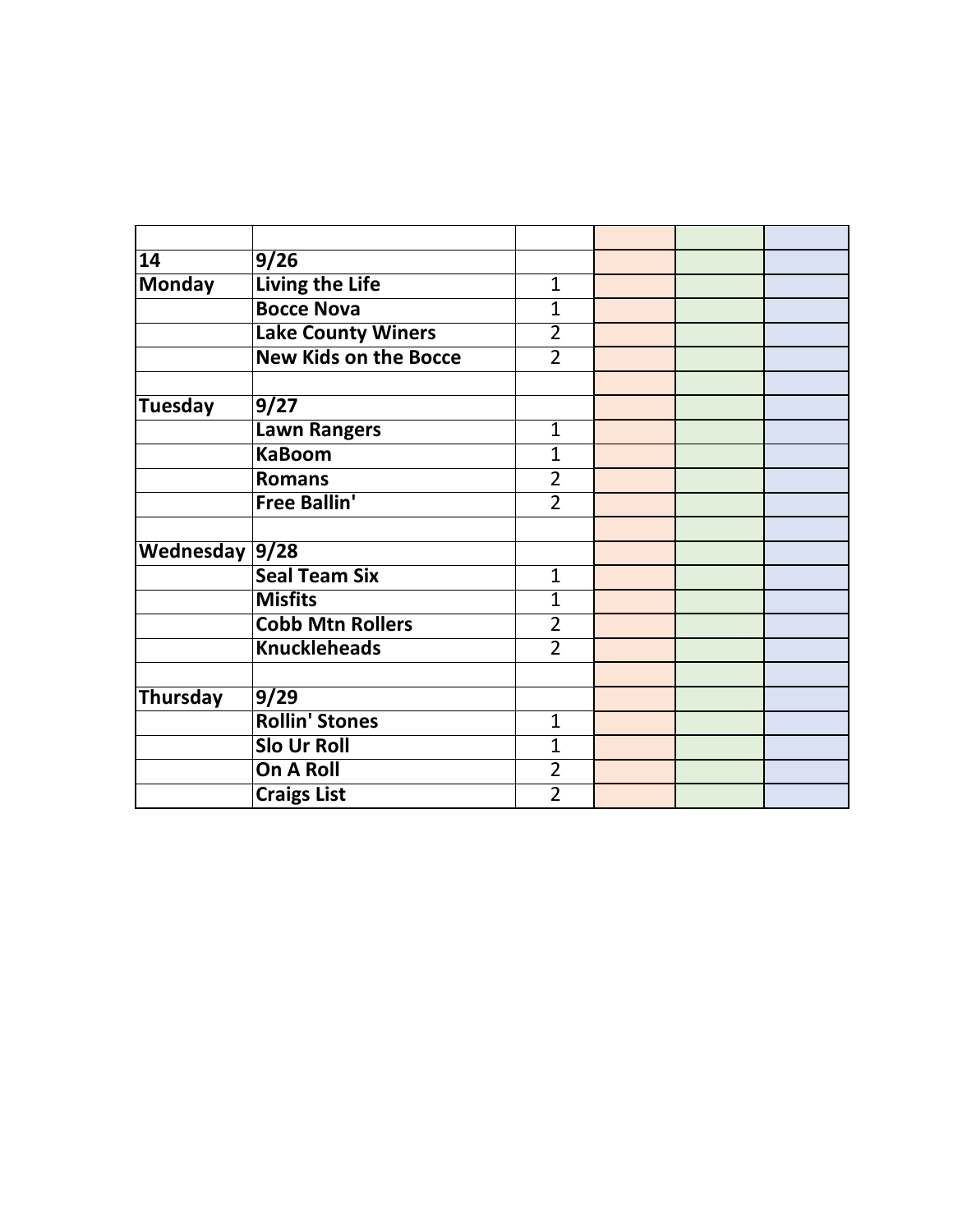| 15             | 10/3                         |                |  |  |
|----------------|------------------------------|----------------|--|--|
| <b>Monday</b>  | <b>Bocce Nova</b>            | $\mathbf{1}$   |  |  |
|                | <b>Lawn Rangers</b>          | 1              |  |  |
|                | <b>Rollin' Stones</b>        | $\overline{2}$ |  |  |
|                | <b>Free Ballin'</b>          | $\overline{2}$ |  |  |
|                |                              |                |  |  |
| <b>Tuesday</b> | 10/4                         |                |  |  |
|                | <b>Living the Life</b>       | 1              |  |  |
|                | <b>Seal Team Six</b>         | $\overline{1}$ |  |  |
|                | <b>New Kids on the Bocce</b> | $\overline{2}$ |  |  |
|                | <b>Cobb Mtn Rollers</b>      | $\overline{2}$ |  |  |
|                |                              |                |  |  |
| Wednesday 10/5 |                              |                |  |  |
|                | <b>KaBoom</b>                | 1              |  |  |
|                | <b>Slo Ur Roll</b>           | $\overline{1}$ |  |  |
|                | <b>Romans</b>                | $\overline{2}$ |  |  |
|                | <b>On A Roll</b>             | $\overline{2}$ |  |  |
|                |                              |                |  |  |
| Thursday       | 10/6                         |                |  |  |
|                | <b>Misfits</b>               | 1              |  |  |
|                | <b>Lake County Winers</b>    | 1              |  |  |
|                | <b>Knuckleheads</b>          | $\overline{2}$ |  |  |
|                | <b>Craigs List</b>           | $\overline{2}$ |  |  |